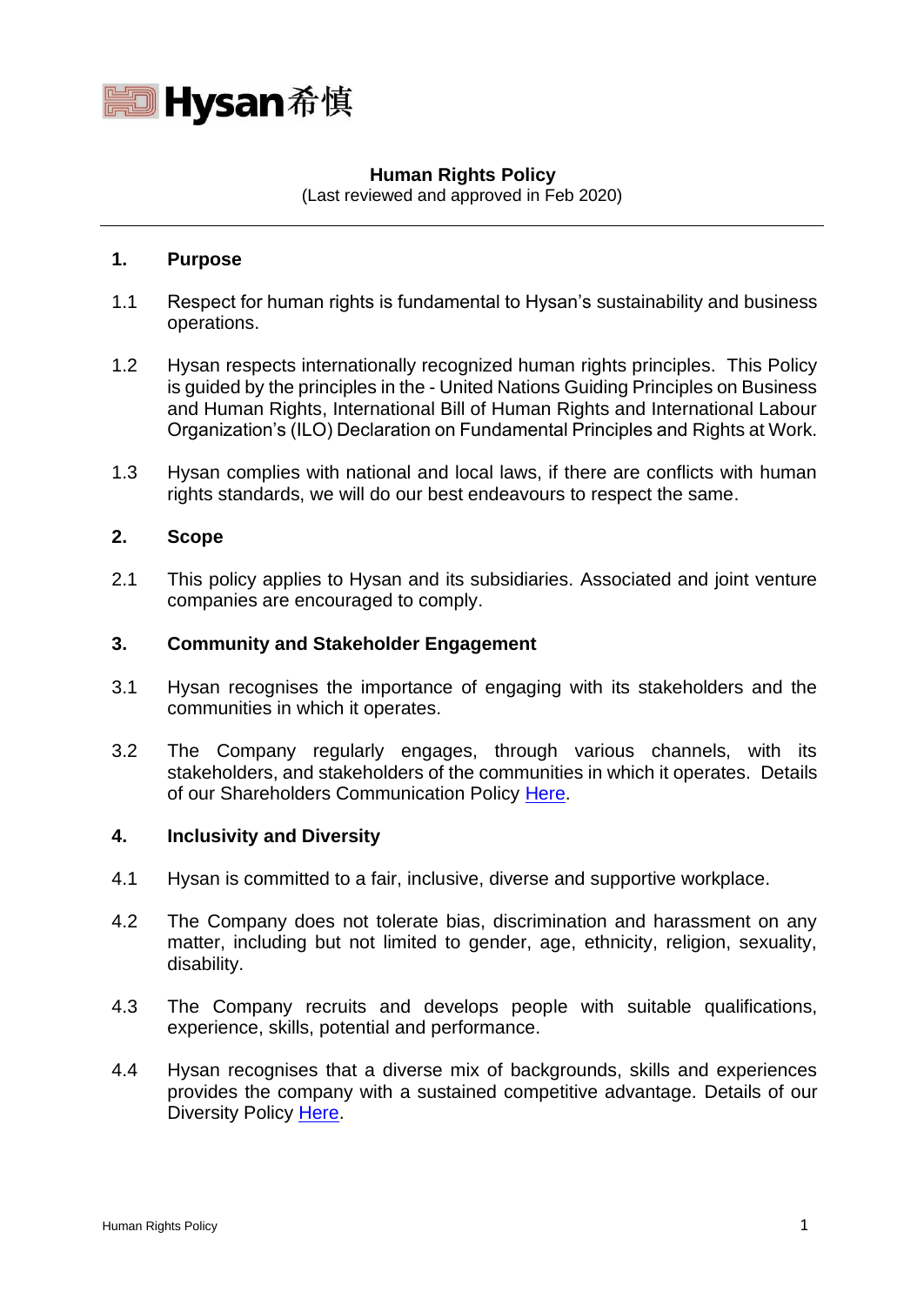## **5. Labour Practices**

- 5.1 All employment with Hysan is voluntary.
- 5.2 The Company does not engage in any form of forced labour, including, prison labour, indentured labour, bonded labour, military labour and any form of human trafficking. We do not tolerate physical punishment, threats of violence or other forms of physical, sexual, psychological or verbal abuse as a means of enforcing discipline or control in the workplace.
- 5.3 Hysan prohibits the use of child labour in our business and of our suppliers.
- 5.4 The Company strictly adheres to the relevant labour laws in which our businesses operate in.
- 5.5 The Company operates in full compliance with applicable laws regarding minimum wages, overtime hours as such with local requirements.

#### **6. Employees**

- 6.1 Hysan treats its staff with fairness and respect, and we observe the right of association, and ensure and respect our employees enjoy the freedom to form, join or not to join trade unions in form or not join labour unions in accordance with local law without fear of reprisal, intimidation or harassment.
- 6.2 The Company does not tolerate discrimination, harassment, violence, intimidation, threats or other breaches of applicable employment law.
- 6.3 We comply with applicable laws and regulations relating to freedom of association.

## **7. Health and Safety**

- 7.1 Hysan is committed to offer its employees safe and healthful working conditions, to maintaining a productive workplace.
- 7.2 The Company offers programs and trainings on a regular basis to train relevant staff with required safety knowledge for their roles.
- 7.3 The Company takes measures to maintain a clean and hygienic workplace. Details of our Code of Ethics [Here.](https://www.hysan.com.hk/app/uploads/2020/10/07-Section-I-B-Code-of-Ethics-v7-20191212-website.pdf)

#### **8. Reporting and Communication**

- 8.1 Hysan is committed to maintaining a high standard of integrity, openness, probity and accountability.
- 8.2 Employees and related third parties who deal with Hysan are encouraged to raise concerns, in confidence, about misconduct, malpractice or irregularities in any matters related to the Group. Details on the Whistleblowing Policy [Here.](https://www.hysan.com.hk/app/uploads/2020/10/06-eWhistleblowing-Policy-2019.11.26.pdf)